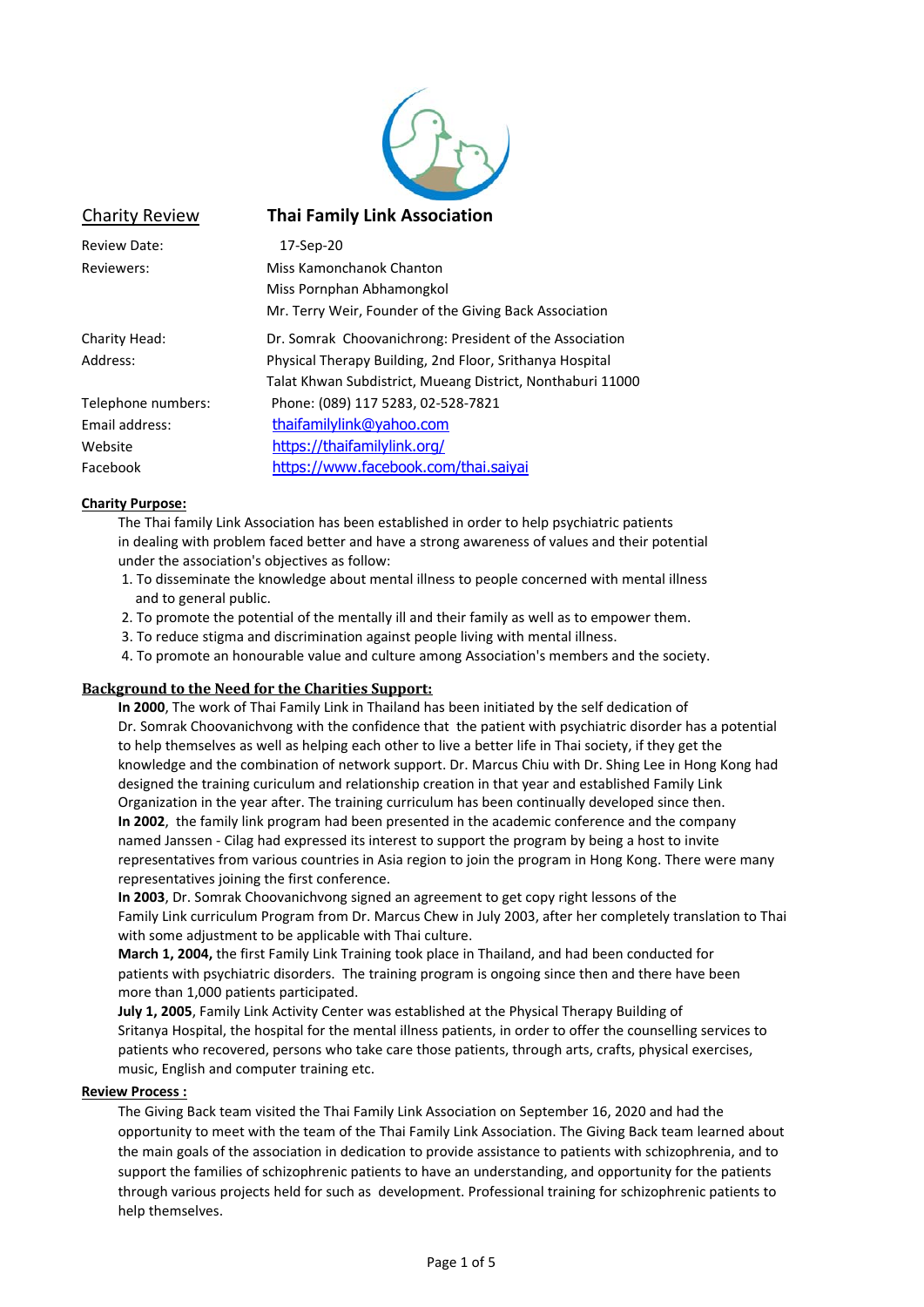## **Description of Activities:**

- 1. Training on family ties
- 2. Health Rehabilitation Course
- 3. Clubs, Friends Club, Song Saeng Club, Bipolar Friends Club and Caregiver Club
- 4. Peer Support (to enrich life)

## **1. Family Ties Training Progam**

The family ties curriculum aims to foster the strength of those living with psychiatric disorders, both caregivers and patients, by providing knowledge and understanding along with the creative group process until the trainees can take care of themselves and their families effectively. It will also benefit others of concern and represents the voice of those living with psychiatric disorders overall. The training period is 8 weeks, 1 chapter per week, on every Saturday from 9:00 a.m. - 12:00 p.m.

1. Understand Psychiatric Disorders, particularly the three severe ones, i.e. schizophrenia, depression, and bipolar disorder.

2. Learning patients' experience and to practice effective communication skills in order to understand each other better.

3. Knowledge of psychiatric medication and to gain patient's cooperation in taking medicines because medication is an important part of treatment.

4. Crisis management, from prevention, fix the situation, and dealing with tragedies.

5. Self-care and rebuilding life of caregiver, because caretakers not only have to take care of the patients but also have to take good care of themselves.

6. Recovery, expectation, and factors that will help the patient to live a normal life in the society.

7. Rights and voices of people living with psychiatric disorders, by educating and empowering the patient and carer to stand up for their rights.

8. The next step is to reflect on what the trainees have learned and apply it to the case study and look forward to a stable future step.

## **2. Health Rehabilitation Course**

The foundation has organized activities to restore and develop health as shown in the activity schedule below.

| เวลา   |                      |                              | วันที่ 1 กรกฎาคม – 30 กันยายน 2563 |            |                                 |                     |                   |
|--------|----------------------|------------------------------|------------------------------------|------------|---------------------------------|---------------------|-------------------|
| วัน    | $9:00-$<br>$9:30u$ . | $9:30-$<br>10:45น.           | $10:45-$<br>$12:00$ $u$ .          |            | $13:00-$<br>14:30น.             | $14:30-$<br>15:00น. | 15:00-<br>16:00น. |
| จันทร์ | Check in             | กีฬา                         | ศิลปะบำบัด                         |            | การสื่อสาร                      | Debrief             |                   |
| อังคาร | Check in             | ทักษะชีวิต                   | เกษตร                              |            | <b>IMR</b>                      | Debrief             | dhoub             |
| Wfi    | Check in             | ทักษะชีวิต<br>$\mathfrak{p}$ | สร้างสุข                           | พักกลางวัน | English is<br>fun               | Debrief             | Staff learning    |
| พฤหัส  | Check in             | ขับร้อง                      | หนอนตัวเล็ก<br>การอ่าน             |            | computer                        | Debrief             |                   |
| ศุกร์  | Check in             | การเรียน                     | การทำงาน                           |            | สิทธิและการ<br>เป็นพลเมือง      | Debrief             |                   |
| เสาร์  |                      | อบรมหลักสูตรสายใยครอบครัว    |                                    |            | รวมพลชมรมสายใย (support groups) |                     |                   |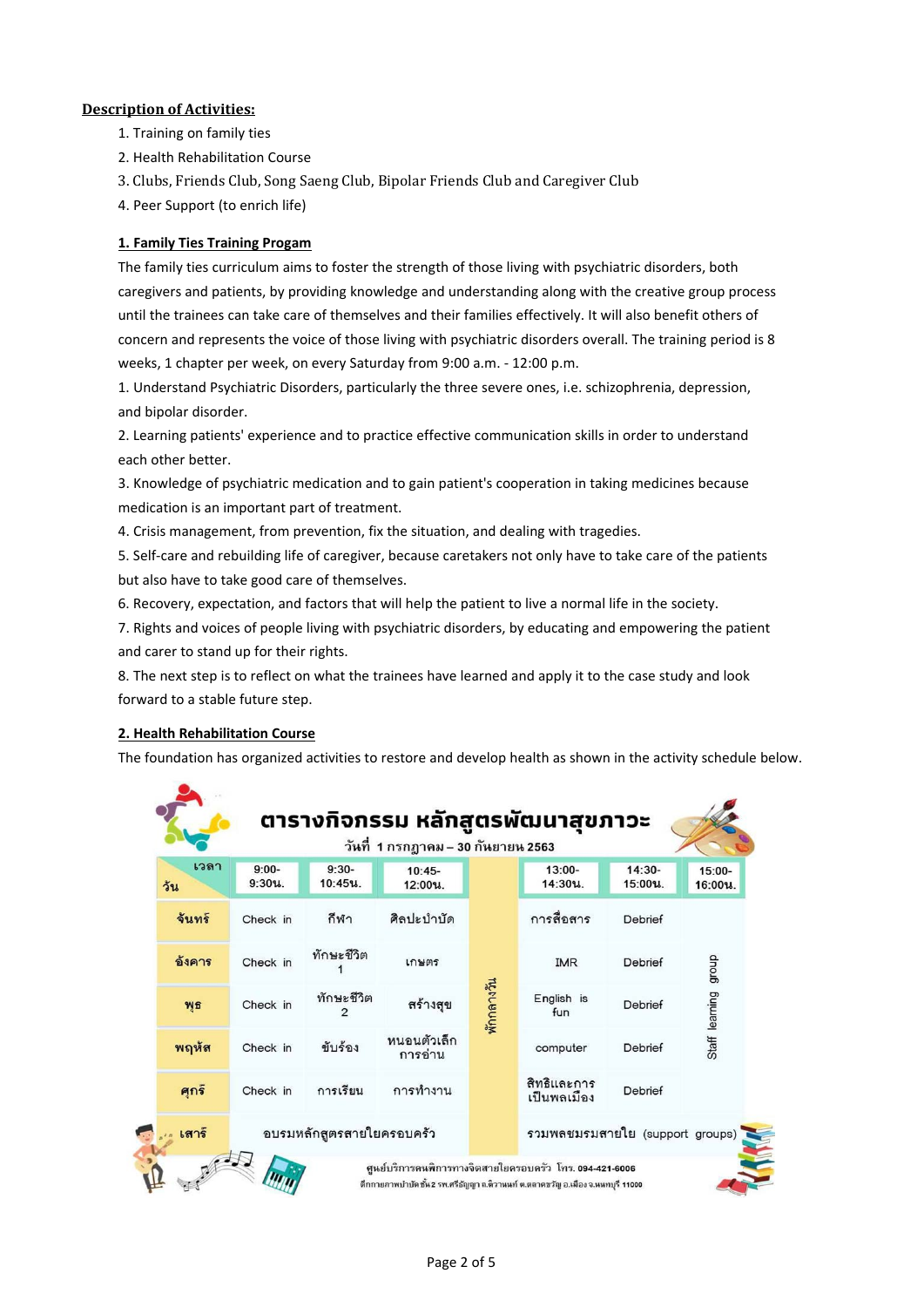#### **3. Clubs, Friends Club, Song Saeng Club, Bipolar Friends Club and Caregiver Club**

The Friendship Club organizes a free meeting every third Saturday of the month from 1:00 PM to 3:00 PM. objective:

- 1. Encourage people with schizophrenia to form a support network.
- 2. Encourage members to share experiences with each other. And better cope with disease
- 3. Encourage members to be a voice for themselves and their companions.
- 4. Encourage members to increase awareness of schizophrenia in society.

**The Song Saeng Club** (Depression, Reunion) held a meeting and exchange experiences on Saturday once a month. The treatment of depression can be cured in two ways: psychological and therapeutic with use of drugs. Each person may respond differently to each type of treatment.

- Mental treatment for patients with depression. There are many forms of psychological treatment in curing people with depression, which may include 10 to 20 discussion sessions with a psychiatrist to help the patient understand the cause and lead to the resolution.

- Interpersonal modified treatment and cognitive behavioural modified therapy. The first model focuses on solving problems between the patient and those around him that may cause and provoke depression. The latter treatment will help the patient to change behaviours and negative thoughts about himself.

#### **Bipolar Friend Club**

Expectation:

1. Gather members who have direct experience with bipolar disorder, their relatives, friends and interested people.

2. Establish a center to coordinate and organize activities

3. Educate about the disease. To exchange and learn from each other support the use of potential and having a life with value.

4. Promote the Bipolar Friends Club and disseminate knowledge about the disease to the general public to have more understanding. Some may call Bipolar disorder "mood swing" or "depression" which is an illness. Patients will have mood swings in cycles, i.e. happy mood, very cheerful duirng the uptrend cycle, and get irritated very easily during the downtrend, which may affect the ability to perform normal duties.

The association invites those who have experience with bipolar disorder, relatives, caregivers, to meet, exchange, share and learn and grow into an area that is accepted by society known.

#### **Caregiver Club**

Psychiatric patients need to receive continued and correct treatment. Psychiatric symptoms may occur more frequent at a certain period of time or spontaneously. Stress, life problems, family problems may provoke the symptoms. Peaceful home environment will have a positive impact on the treatment. However, recurrence of the symptomps is caused mostly by the lack of medicines as the patients tend to stop taking medicines due to the side effect or misunderstanding that they are feeling better. The Thai family Link Association is a meeting place to educate understanding of psychiatry, to share experiences of rehabilitation process, and the crisis of care taking for psychiatric patients, which will take place every 2 months for caregivers to exchange their experiences together. Communication is via Line and Facebook, as well as organizing a seminar to enhance knowledge and development various skills of caregivers, conducting group activities, providing counselling session, and field trips to visit members.

#### **4.Peer Support**

Peer support is a person with direct experience with psychiatric disorders on the path to recovery. To be an encouraging friend to the patient. It is one functional role in the mental health system that builds value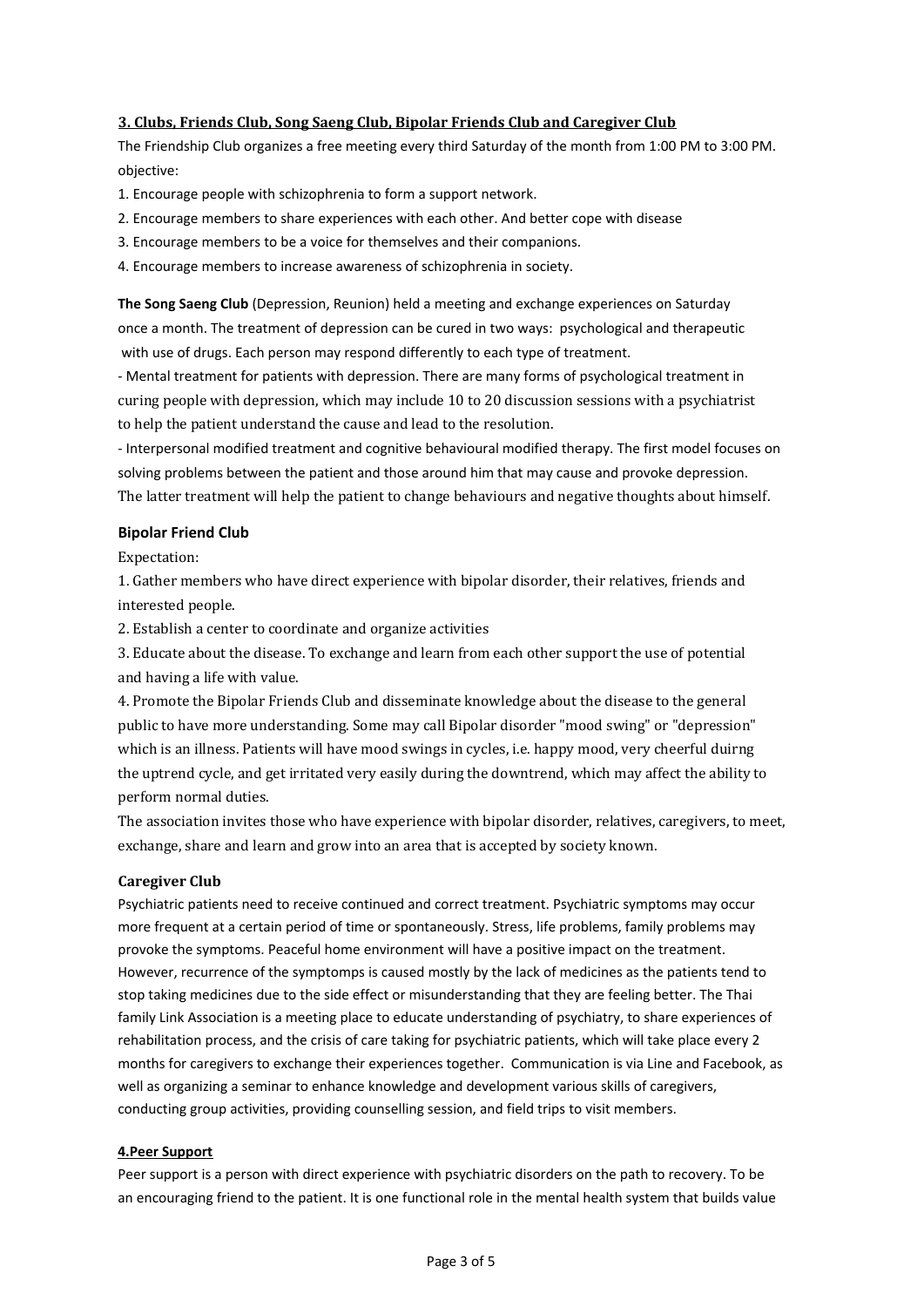from illness experience, the difficulty duing illness time which can change the perception of illness and bring help to others. Helping others is an essential element of self-healing.

To become a Peer Support, apart from having direct experience, training is also required before starting work. The training duration is 3 months, 1 month for theory, 2 months for practice.

#### **Reporting**

The Family Link Association has presented its audited financial statement year 2018 and 2019 which has been audited by certified auditor named Ms. Nusaree Puripunyo, certified number 7665 including the latest minutes of the board meeting on May 2, 2020 which has the association working plan in 2020 as well.

#### **Values and Transparency:**

According to the information provided by the association in 2019, the association received financial support from the Family ling for Recovery Foundation. The association has increased donation income from 2018 but it is still not enough to support the expenses for training programs, Peer Support, health promotion and development programs Khlong Khuean project and other projects. The association has a performance loss of 26% this year.

| <b>Financials</b>    | <b>Charity:</b> | <b>Thai Family Link Association</b> |                |
|----------------------|-----------------|-------------------------------------|----------------|
|                      | <b>Audited</b>  |                                     | <b>Audited</b> |
| Asset                | 2019            |                                     | 2019           |
|                      | <b>THB</b>      |                                     | <b>THB</b>     |
| <b>Current Asset</b> |                 |                                     |                |
| Cash                 | 60              |                                     | 60             |
| Bank deposit         | 244,316         |                                     | 244,316        |
| Inventory            | 179,293         |                                     | 179,293        |
| Other current assets | 89,975          |                                     | 89,975         |
|                      | 513,645         |                                     | 513,645        |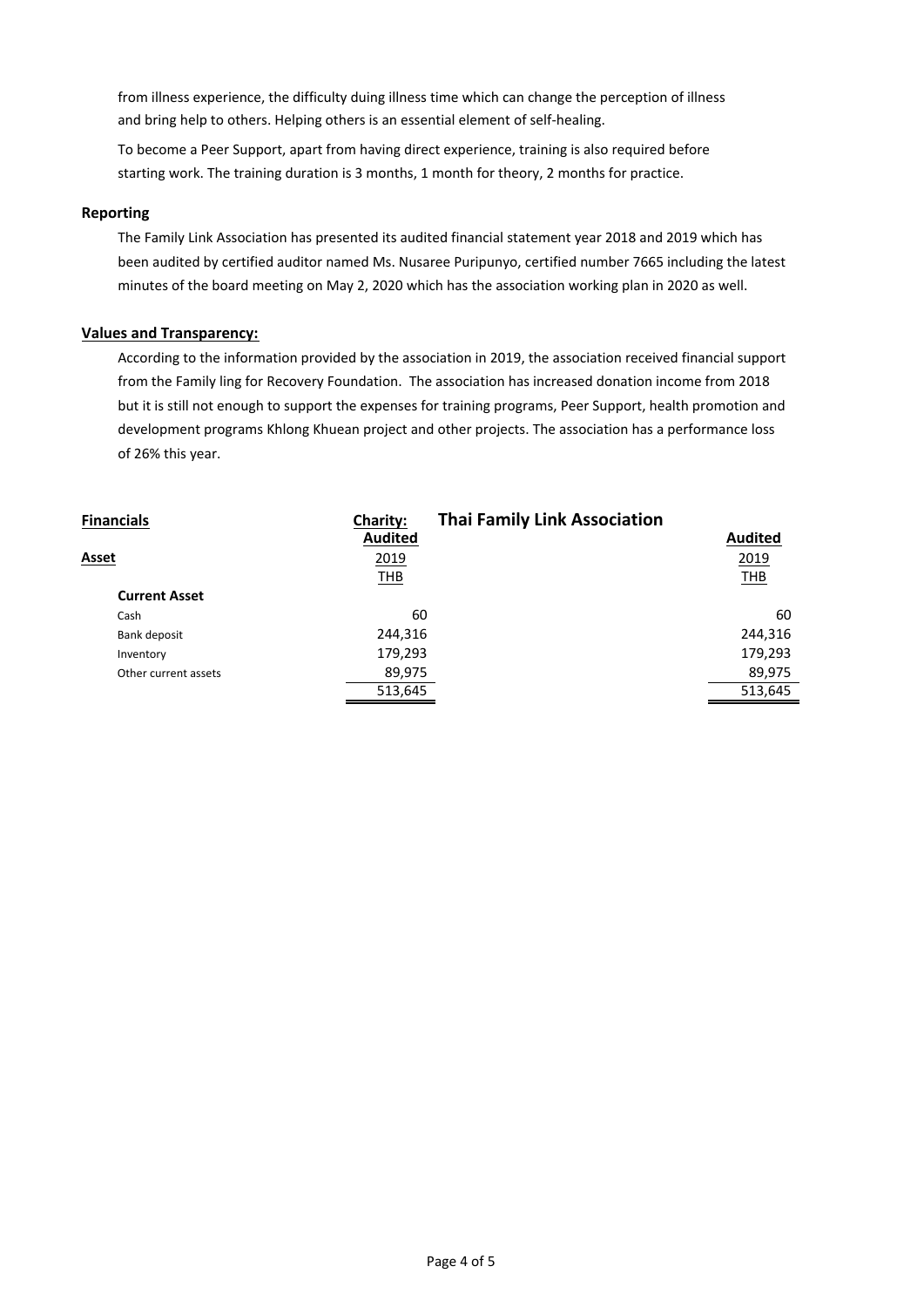| 2019<br>2019<br><b>THB</b><br><b>THB</b><br>17,400<br>17,400<br>Membership income<br>2,406,011<br>2,406,011<br>Donation income<br>515,338<br>515,338<br>Support- Recovery Foundation<br>547,590<br>Support -Disabilities foundation<br>547,590<br>70,900<br>70,900<br>Training income<br>83,336<br>83,336<br>Sales revenue<br>2,400<br>2,400<br>Rental income<br>9,339<br>9,339<br><b>Bank interest</b><br>3,652,313<br>3,652,313<br>Total<br><b>Operation Expenses</b><br>27,260 1%<br>27,260 1%<br>Cost of goods sold<br>830,308 23%<br>830,308 23%<br>Remuneration of officers<br>3,647 0%<br>3,647 0%<br>Bipolar friends club expenses<br>635,675 17%<br>635,675 17%<br>Walking, running and cycling expenses<br>83,998 2%<br>83,998 2%<br>Cost of training course<br>570,803 16%<br>570,803 16%<br>Training expenses for Peer Support<br>111,900 3%<br>111,900 3%<br>Expenses for health promotion and developn<br>257,734 7%<br>257,734 7%<br>Other project expenses<br>456,189 12%<br>456,189 12%<br>Expenses at Khlong Khuean<br>2,977,514 82%<br>2,977,514 82%<br><b>Total Operation expenses</b><br><b>Administration &amp; Marketing Expenses</b><br>542,971 15%<br>542,971 15%<br>Lecturer and volunteer fees<br>4,429 0%<br>4,429<br>Photocopying fee<br>0%<br>35,563 1%<br>35,563 1%<br>Printing stationery<br>96,824 3%<br>96,824 3%<br>Miscellaneous expenses<br>522,167 14%<br>522,167 14%<br>Depreciation<br>157,577 4%<br>157,577 4%<br>Vehicle expenses and vehicle expenses<br>58,906 2%<br>58,906 2%<br>Other fees<br>4,597 0%<br>4,597 0%<br>Postage<br>38,914 1%<br>38,914 1%<br>telephone<br>17,708 0%<br>17,708 0%<br>Food for meetings and events<br>9,869 0%<br>9,869 0%<br>Meeting expenses<br>10,000 0%<br>10,000 0%<br>Audit fee | <b>Financials</b>             | Charity:<br><b>Audited</b> | <b>Thai Family Link Association</b> | <b>Audited</b> |  |
|-----------------------------------------------------------------------------------------------------------------------------------------------------------------------------------------------------------------------------------------------------------------------------------------------------------------------------------------------------------------------------------------------------------------------------------------------------------------------------------------------------------------------------------------------------------------------------------------------------------------------------------------------------------------------------------------------------------------------------------------------------------------------------------------------------------------------------------------------------------------------------------------------------------------------------------------------------------------------------------------------------------------------------------------------------------------------------------------------------------------------------------------------------------------------------------------------------------------------------------------------------------------------------------------------------------------------------------------------------------------------------------------------------------------------------------------------------------------------------------------------------------------------------------------------------------------------------------------------------------------------------------------------------------------------------------------------------------------------------------------------------------------|-------------------------------|----------------------------|-------------------------------------|----------------|--|
|                                                                                                                                                                                                                                                                                                                                                                                                                                                                                                                                                                                                                                                                                                                                                                                                                                                                                                                                                                                                                                                                                                                                                                                                                                                                                                                                                                                                                                                                                                                                                                                                                                                                                                                                                                 |                               |                            |                                     |                |  |
|                                                                                                                                                                                                                                                                                                                                                                                                                                                                                                                                                                                                                                                                                                                                                                                                                                                                                                                                                                                                                                                                                                                                                                                                                                                                                                                                                                                                                                                                                                                                                                                                                                                                                                                                                                 | <b>Receipts and Outgoings</b> |                            |                                     |                |  |
|                                                                                                                                                                                                                                                                                                                                                                                                                                                                                                                                                                                                                                                                                                                                                                                                                                                                                                                                                                                                                                                                                                                                                                                                                                                                                                                                                                                                                                                                                                                                                                                                                                                                                                                                                                 |                               |                            |                                     |                |  |
|                                                                                                                                                                                                                                                                                                                                                                                                                                                                                                                                                                                                                                                                                                                                                                                                                                                                                                                                                                                                                                                                                                                                                                                                                                                                                                                                                                                                                                                                                                                                                                                                                                                                                                                                                                 |                               |                            |                                     |                |  |
|                                                                                                                                                                                                                                                                                                                                                                                                                                                                                                                                                                                                                                                                                                                                                                                                                                                                                                                                                                                                                                                                                                                                                                                                                                                                                                                                                                                                                                                                                                                                                                                                                                                                                                                                                                 |                               |                            |                                     |                |  |
|                                                                                                                                                                                                                                                                                                                                                                                                                                                                                                                                                                                                                                                                                                                                                                                                                                                                                                                                                                                                                                                                                                                                                                                                                                                                                                                                                                                                                                                                                                                                                                                                                                                                                                                                                                 |                               |                            |                                     |                |  |
|                                                                                                                                                                                                                                                                                                                                                                                                                                                                                                                                                                                                                                                                                                                                                                                                                                                                                                                                                                                                                                                                                                                                                                                                                                                                                                                                                                                                                                                                                                                                                                                                                                                                                                                                                                 |                               |                            |                                     |                |  |
|                                                                                                                                                                                                                                                                                                                                                                                                                                                                                                                                                                                                                                                                                                                                                                                                                                                                                                                                                                                                                                                                                                                                                                                                                                                                                                                                                                                                                                                                                                                                                                                                                                                                                                                                                                 |                               |                            |                                     |                |  |
|                                                                                                                                                                                                                                                                                                                                                                                                                                                                                                                                                                                                                                                                                                                                                                                                                                                                                                                                                                                                                                                                                                                                                                                                                                                                                                                                                                                                                                                                                                                                                                                                                                                                                                                                                                 |                               |                            |                                     |                |  |
|                                                                                                                                                                                                                                                                                                                                                                                                                                                                                                                                                                                                                                                                                                                                                                                                                                                                                                                                                                                                                                                                                                                                                                                                                                                                                                                                                                                                                                                                                                                                                                                                                                                                                                                                                                 |                               |                            |                                     |                |  |
|                                                                                                                                                                                                                                                                                                                                                                                                                                                                                                                                                                                                                                                                                                                                                                                                                                                                                                                                                                                                                                                                                                                                                                                                                                                                                                                                                                                                                                                                                                                                                                                                                                                                                                                                                                 |                               |                            |                                     |                |  |
|                                                                                                                                                                                                                                                                                                                                                                                                                                                                                                                                                                                                                                                                                                                                                                                                                                                                                                                                                                                                                                                                                                                                                                                                                                                                                                                                                                                                                                                                                                                                                                                                                                                                                                                                                                 |                               |                            |                                     |                |  |
|                                                                                                                                                                                                                                                                                                                                                                                                                                                                                                                                                                                                                                                                                                                                                                                                                                                                                                                                                                                                                                                                                                                                                                                                                                                                                                                                                                                                                                                                                                                                                                                                                                                                                                                                                                 | <b>Expenses</b>               |                            |                                     |                |  |
|                                                                                                                                                                                                                                                                                                                                                                                                                                                                                                                                                                                                                                                                                                                                                                                                                                                                                                                                                                                                                                                                                                                                                                                                                                                                                                                                                                                                                                                                                                                                                                                                                                                                                                                                                                 |                               |                            |                                     |                |  |
|                                                                                                                                                                                                                                                                                                                                                                                                                                                                                                                                                                                                                                                                                                                                                                                                                                                                                                                                                                                                                                                                                                                                                                                                                                                                                                                                                                                                                                                                                                                                                                                                                                                                                                                                                                 |                               |                            |                                     |                |  |
|                                                                                                                                                                                                                                                                                                                                                                                                                                                                                                                                                                                                                                                                                                                                                                                                                                                                                                                                                                                                                                                                                                                                                                                                                                                                                                                                                                                                                                                                                                                                                                                                                                                                                                                                                                 |                               |                            |                                     |                |  |
|                                                                                                                                                                                                                                                                                                                                                                                                                                                                                                                                                                                                                                                                                                                                                                                                                                                                                                                                                                                                                                                                                                                                                                                                                                                                                                                                                                                                                                                                                                                                                                                                                                                                                                                                                                 |                               |                            |                                     |                |  |
|                                                                                                                                                                                                                                                                                                                                                                                                                                                                                                                                                                                                                                                                                                                                                                                                                                                                                                                                                                                                                                                                                                                                                                                                                                                                                                                                                                                                                                                                                                                                                                                                                                                                                                                                                                 |                               |                            |                                     |                |  |
|                                                                                                                                                                                                                                                                                                                                                                                                                                                                                                                                                                                                                                                                                                                                                                                                                                                                                                                                                                                                                                                                                                                                                                                                                                                                                                                                                                                                                                                                                                                                                                                                                                                                                                                                                                 |                               |                            |                                     |                |  |
|                                                                                                                                                                                                                                                                                                                                                                                                                                                                                                                                                                                                                                                                                                                                                                                                                                                                                                                                                                                                                                                                                                                                                                                                                                                                                                                                                                                                                                                                                                                                                                                                                                                                                                                                                                 |                               |                            |                                     |                |  |
|                                                                                                                                                                                                                                                                                                                                                                                                                                                                                                                                                                                                                                                                                                                                                                                                                                                                                                                                                                                                                                                                                                                                                                                                                                                                                                                                                                                                                                                                                                                                                                                                                                                                                                                                                                 |                               |                            |                                     |                |  |
|                                                                                                                                                                                                                                                                                                                                                                                                                                                                                                                                                                                                                                                                                                                                                                                                                                                                                                                                                                                                                                                                                                                                                                                                                                                                                                                                                                                                                                                                                                                                                                                                                                                                                                                                                                 |                               |                            |                                     |                |  |
|                                                                                                                                                                                                                                                                                                                                                                                                                                                                                                                                                                                                                                                                                                                                                                                                                                                                                                                                                                                                                                                                                                                                                                                                                                                                                                                                                                                                                                                                                                                                                                                                                                                                                                                                                                 |                               |                            |                                     |                |  |
|                                                                                                                                                                                                                                                                                                                                                                                                                                                                                                                                                                                                                                                                                                                                                                                                                                                                                                                                                                                                                                                                                                                                                                                                                                                                                                                                                                                                                                                                                                                                                                                                                                                                                                                                                                 |                               |                            |                                     |                |  |
|                                                                                                                                                                                                                                                                                                                                                                                                                                                                                                                                                                                                                                                                                                                                                                                                                                                                                                                                                                                                                                                                                                                                                                                                                                                                                                                                                                                                                                                                                                                                                                                                                                                                                                                                                                 |                               |                            |                                     |                |  |
|                                                                                                                                                                                                                                                                                                                                                                                                                                                                                                                                                                                                                                                                                                                                                                                                                                                                                                                                                                                                                                                                                                                                                                                                                                                                                                                                                                                                                                                                                                                                                                                                                                                                                                                                                                 |                               |                            |                                     |                |  |
|                                                                                                                                                                                                                                                                                                                                                                                                                                                                                                                                                                                                                                                                                                                                                                                                                                                                                                                                                                                                                                                                                                                                                                                                                                                                                                                                                                                                                                                                                                                                                                                                                                                                                                                                                                 |                               |                            |                                     |                |  |
|                                                                                                                                                                                                                                                                                                                                                                                                                                                                                                                                                                                                                                                                                                                                                                                                                                                                                                                                                                                                                                                                                                                                                                                                                                                                                                                                                                                                                                                                                                                                                                                                                                                                                                                                                                 |                               |                            |                                     |                |  |
|                                                                                                                                                                                                                                                                                                                                                                                                                                                                                                                                                                                                                                                                                                                                                                                                                                                                                                                                                                                                                                                                                                                                                                                                                                                                                                                                                                                                                                                                                                                                                                                                                                                                                                                                                                 |                               |                            |                                     |                |  |
|                                                                                                                                                                                                                                                                                                                                                                                                                                                                                                                                                                                                                                                                                                                                                                                                                                                                                                                                                                                                                                                                                                                                                                                                                                                                                                                                                                                                                                                                                                                                                                                                                                                                                                                                                                 |                               |                            |                                     |                |  |
|                                                                                                                                                                                                                                                                                                                                                                                                                                                                                                                                                                                                                                                                                                                                                                                                                                                                                                                                                                                                                                                                                                                                                                                                                                                                                                                                                                                                                                                                                                                                                                                                                                                                                                                                                                 |                               |                            |                                     |                |  |
|                                                                                                                                                                                                                                                                                                                                                                                                                                                                                                                                                                                                                                                                                                                                                                                                                                                                                                                                                                                                                                                                                                                                                                                                                                                                                                                                                                                                                                                                                                                                                                                                                                                                                                                                                                 |                               |                            |                                     |                |  |
|                                                                                                                                                                                                                                                                                                                                                                                                                                                                                                                                                                                                                                                                                                                                                                                                                                                                                                                                                                                                                                                                                                                                                                                                                                                                                                                                                                                                                                                                                                                                                                                                                                                                                                                                                                 |                               |                            |                                     |                |  |
|                                                                                                                                                                                                                                                                                                                                                                                                                                                                                                                                                                                                                                                                                                                                                                                                                                                                                                                                                                                                                                                                                                                                                                                                                                                                                                                                                                                                                                                                                                                                                                                                                                                                                                                                                                 |                               |                            |                                     |                |  |
|                                                                                                                                                                                                                                                                                                                                                                                                                                                                                                                                                                                                                                                                                                                                                                                                                                                                                                                                                                                                                                                                                                                                                                                                                                                                                                                                                                                                                                                                                                                                                                                                                                                                                                                                                                 |                               |                            |                                     |                |  |
|                                                                                                                                                                                                                                                                                                                                                                                                                                                                                                                                                                                                                                                                                                                                                                                                                                                                                                                                                                                                                                                                                                                                                                                                                                                                                                                                                                                                                                                                                                                                                                                                                                                                                                                                                                 |                               |                            |                                     |                |  |
|                                                                                                                                                                                                                                                                                                                                                                                                                                                                                                                                                                                                                                                                                                                                                                                                                                                                                                                                                                                                                                                                                                                                                                                                                                                                                                                                                                                                                                                                                                                                                                                                                                                                                                                                                                 |                               |                            |                                     |                |  |
| 59,152 2%<br>59,152 2%<br>Repair and maintenance                                                                                                                                                                                                                                                                                                                                                                                                                                                                                                                                                                                                                                                                                                                                                                                                                                                                                                                                                                                                                                                                                                                                                                                                                                                                                                                                                                                                                                                                                                                                                                                                                                                                                                                |                               |                            |                                     |                |  |
| 35,466 1%<br>35,466 1%<br>Advertising expenses                                                                                                                                                                                                                                                                                                                                                                                                                                                                                                                                                                                                                                                                                                                                                                                                                                                                                                                                                                                                                                                                                                                                                                                                                                                                                                                                                                                                                                                                                                                                                                                                                                                                                                                  |                               |                            |                                     |                |  |
| 25,204 1%<br>25,204 1%<br>Human Development expenses                                                                                                                                                                                                                                                                                                                                                                                                                                                                                                                                                                                                                                                                                                                                                                                                                                                                                                                                                                                                                                                                                                                                                                                                                                                                                                                                                                                                                                                                                                                                                                                                                                                                                                            |                               |                            |                                     |                |  |
| 4,565 0%<br>4,565 0%<br>Income tax                                                                                                                                                                                                                                                                                                                                                                                                                                                                                                                                                                                                                                                                                                                                                                                                                                                                                                                                                                                                                                                                                                                                                                                                                                                                                                                                                                                                                                                                                                                                                                                                                                                                                                                              |                               |                            |                                     |                |  |
| 1,623,910 44%<br><b>Total Administration</b><br>1,623,910 44%                                                                                                                                                                                                                                                                                                                                                                                                                                                                                                                                                                                                                                                                                                                                                                                                                                                                                                                                                                                                                                                                                                                                                                                                                                                                                                                                                                                                                                                                                                                                                                                                                                                                                                   |                               |                            |                                     |                |  |
| 4,601,424 126%<br>4,601,424 126%<br><b>Total expenses</b>                                                                                                                                                                                                                                                                                                                                                                                                                                                                                                                                                                                                                                                                                                                                                                                                                                                                                                                                                                                                                                                                                                                                                                                                                                                                                                                                                                                                                                                                                                                                                                                                                                                                                                       |                               |                            |                                     |                |  |
| 949,111 -26%<br>949,111 -26%                                                                                                                                                                                                                                                                                                                                                                                                                                                                                                                                                                                                                                                                                                                                                                                                                                                                                                                                                                                                                                                                                                                                                                                                                                                                                                                                                                                                                                                                                                                                                                                                                                                                                                                                    | Profit (loss)                 |                            |                                     |                |  |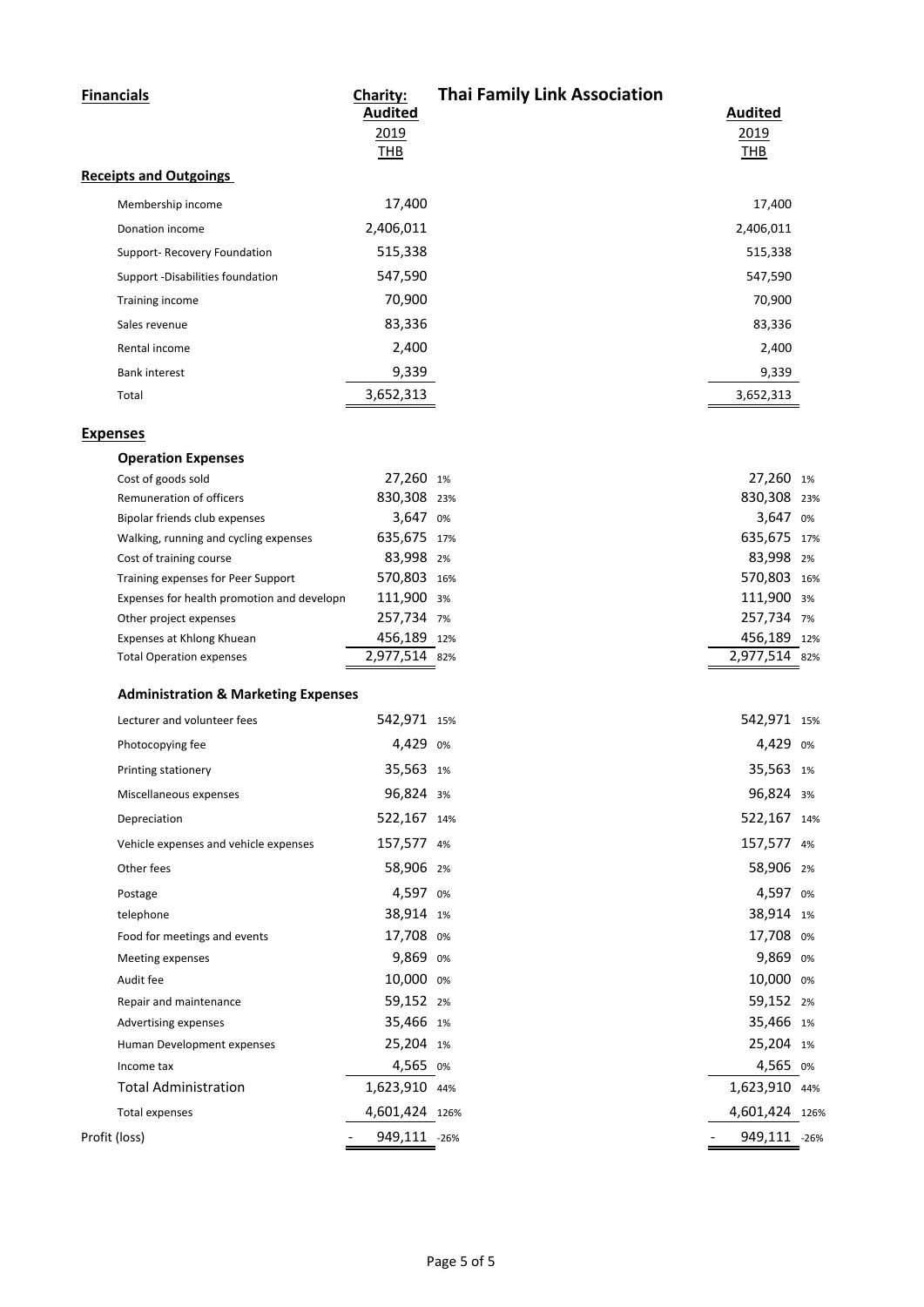# **Financial Efficiency Rating Charity : Thai Family Link Association**

|                                            | <b>Performance Measure</b>                                                      | <b>Max</b><br><b>Score</b> | <b>Score</b> |
|--------------------------------------------|---------------------------------------------------------------------------------|----------------------------|--------------|
| Percentage of Expense<br>spent on Programs | (Program Expenses/Total Expenses) * 100                                         | 10                         | 6            |
| Management/General                         | Percentage of Expense spent on (1-(Administrative Expenses/Total Expenses))*100 | 10                         | 6            |
| <b>Fund Raising Expense ratio</b>          | (1-Fund Raising Expenses/Total Expenses)*100                                    | 10                         | 10           |
| <b>Fund Raising Efficiency</b>             | (1-(Fundraising expenses/Fund Raised))*100                                      | 10                         | 10           |
| Donations Tax Deductible for<br>donors     | Donations Tax Deductible for donors                                             | 10                         |              |
| Financial sustainability                   | ((Net Current Assets and investments / Total expenses))*10                      | 10                         | 1            |
|                                            | <b>Total Score</b>                                                              | 60                         | 34           |
|                                            | Normalised Score (% x 100)                                                      |                            | 57           |

| <b>Financial Efficiency Rating</b> | <b>Stars</b> |
|------------------------------------|--------------|
| $> 80 = 5$ stars                   |              |
| 60-79= 4 stars                     |              |
| $40-59 = 3$ stars                  |              |
| $20 - 39 = 2$ stars                |              |
| $10 - 19 = 1$ star                 |              |
| $0-9 = 0$ star                     |              |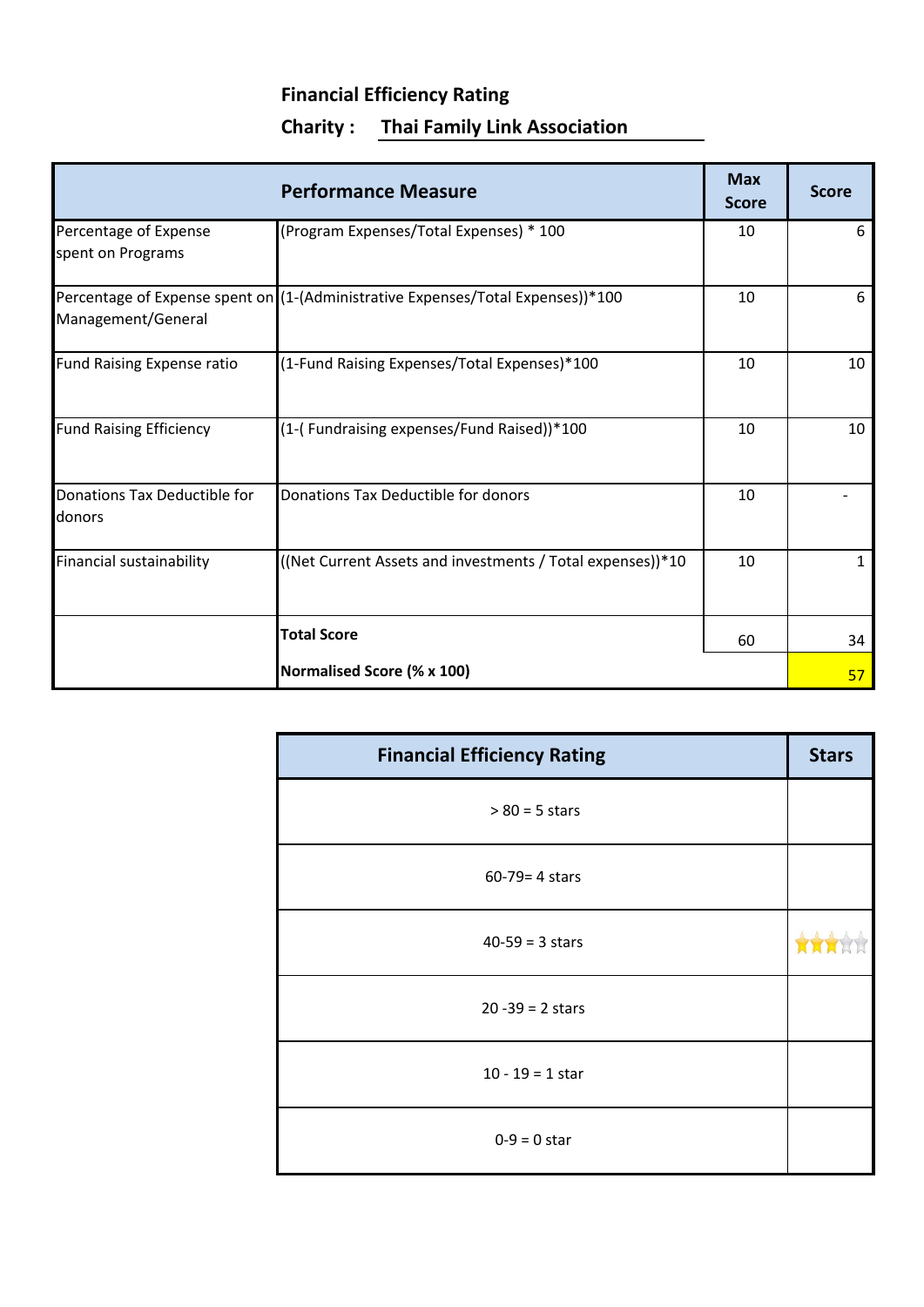# **Good Governance Rating**

# **Charity : Thai Family Link Association**

Good Governance concerns the process of decision-making of the organisation. The processes of good governance have checks and balances for guiding decision making, accountability and reporting transparency.

Bonus scores are good governance measures above current expectation. They are provided as a guide to items that will be included in future ratings assessments. However, charities which already include these items will gain additional points.

| <b>Good Governance</b>                                                                                 | <b>Max</b><br><b>Bonus</b><br><b>Score</b> | <b>Max</b><br><b>Score</b> | <b>Score</b>   |
|--------------------------------------------------------------------------------------------------------|--------------------------------------------|----------------------------|----------------|
| Majority of voting members of the board are independent members                                        |                                            | 15                         | 15             |
| Audited financial statements are prepared or reviewed by an independent<br><b>Certified Accountant</b> |                                            | 15                         | 15             |
| Has no Loans outstanding to or from officers or other related parties or<br>stakeholders               |                                            | 4                          | 4              |
| Organization keeps board meeting minutes                                                               |                                            | 4                          | 4              |
| Has Conflict of Interest Policy                                                                        | $\overline{2}$                             |                            | $\overline{2}$ |
| Has Whistleblower policy                                                                               | $\overline{2}$                             |                            | $\overline{2}$ |
| Has race discrimination policy                                                                         | $\overline{2}$                             |                            | $\overline{2}$ |
| Has sex discrimination policy                                                                          | $\overline{2}$                             |                            | $\overline{2}$ |
| Has child protection policy                                                                            |                                            | 4                          | 4              |
| Reports CEO, Founder & Board compensation                                                              | 4                                          |                            | 4              |
| Reports compensation of staff related to Founder, CEO or<br><b>Board Members</b>                       | 4                                          |                            | 4              |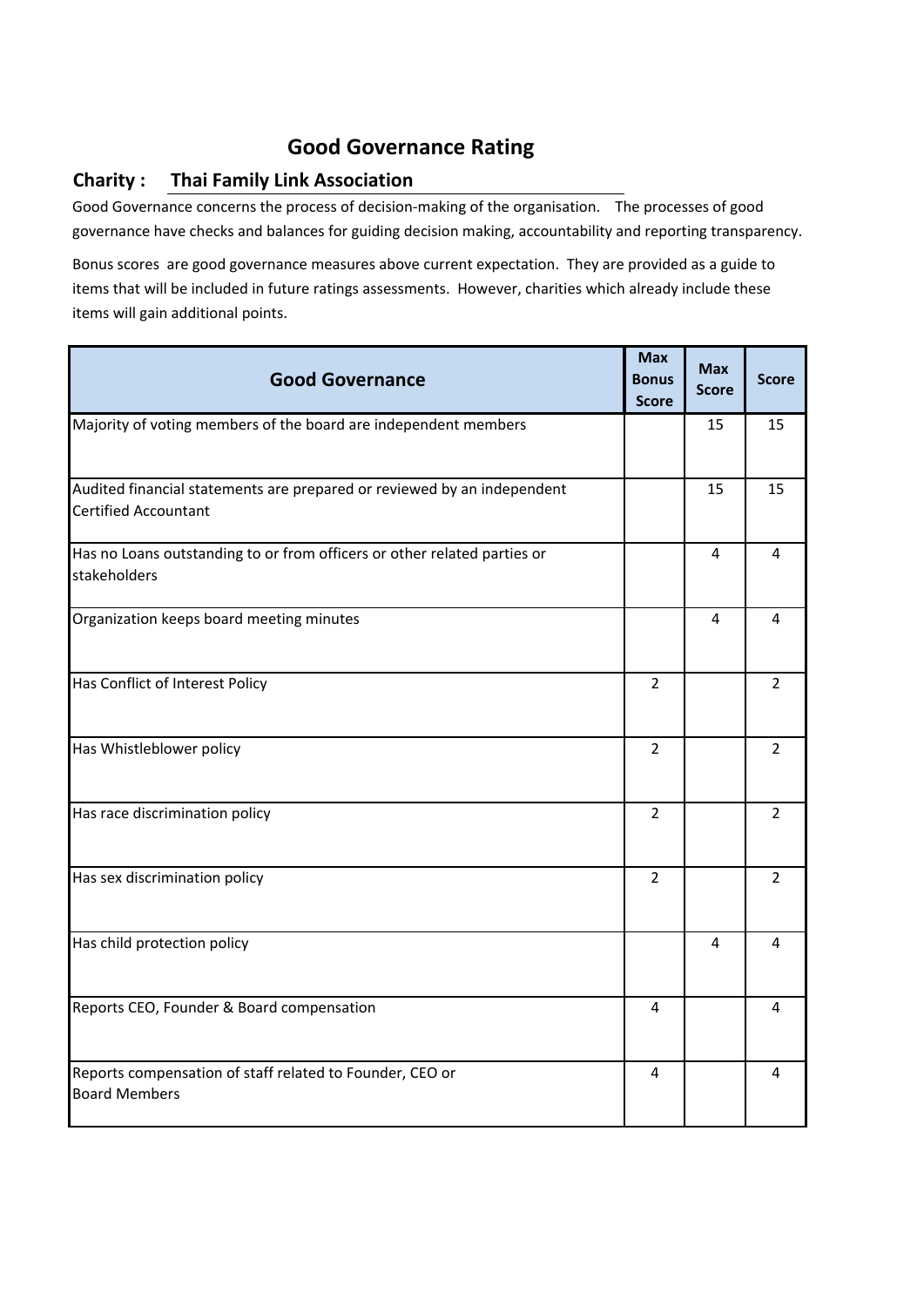| <b>Good Governance</b>                                                           | <b>Max</b><br><b>Bonus</b><br><b>Score</b> | <b>Max</b><br><b>Score</b> | <b>Score</b> |
|----------------------------------------------------------------------------------|--------------------------------------------|----------------------------|--------------|
| Reports on future program plans                                                  |                                            | 4                          | 4            |
| Has independent review of charity and publish on its website or review website   |                                            | 15                         | 15           |
| Organization is registered as a Charity or not-for-profit organization           |                                            | 10                         | 10           |
| Performs and reports post audit on programs. (Done afterwards at least 6 months) |                                            | 10                         | 10           |
| Asks for feedback from the program recipients                                    |                                            | 4                          | 4            |
| Reports on it financial and management sustainability                            | 10                                         |                            | 0            |

| <b>Review of Charity's Annual Report</b>                                                                    | <b>Max</b><br><b>Bonus</b><br><b>Score</b> | <b>Max</b><br><b>Score</b> | <b>Score</b> |
|-------------------------------------------------------------------------------------------------------------|--------------------------------------------|----------------------------|--------------|
| Publishes Annual Report on website                                                                          |                                            | 15                         | $\Omega$     |
| Publishes Program Activities over last year                                                                 |                                            | 10                         | 10           |
| Quantifies program activities in a comparable manner to previous years                                      |                                            | 4                          | 4            |
| Separate financial reporting of programs which corresponds to the annual report                             |                                            | 15                         | 15           |
| Reconciliation of income and expenses statement in the Annual Report to<br>the Audited Financial Statements |                                            | 10                         | 10           |
| Separate Financial reporting of staff expenses for programs and administration                              |                                            | 4                          | 4            |
| Publishes staff & labour numbers by category such as skill                                                  |                                            | 4                          | 4            |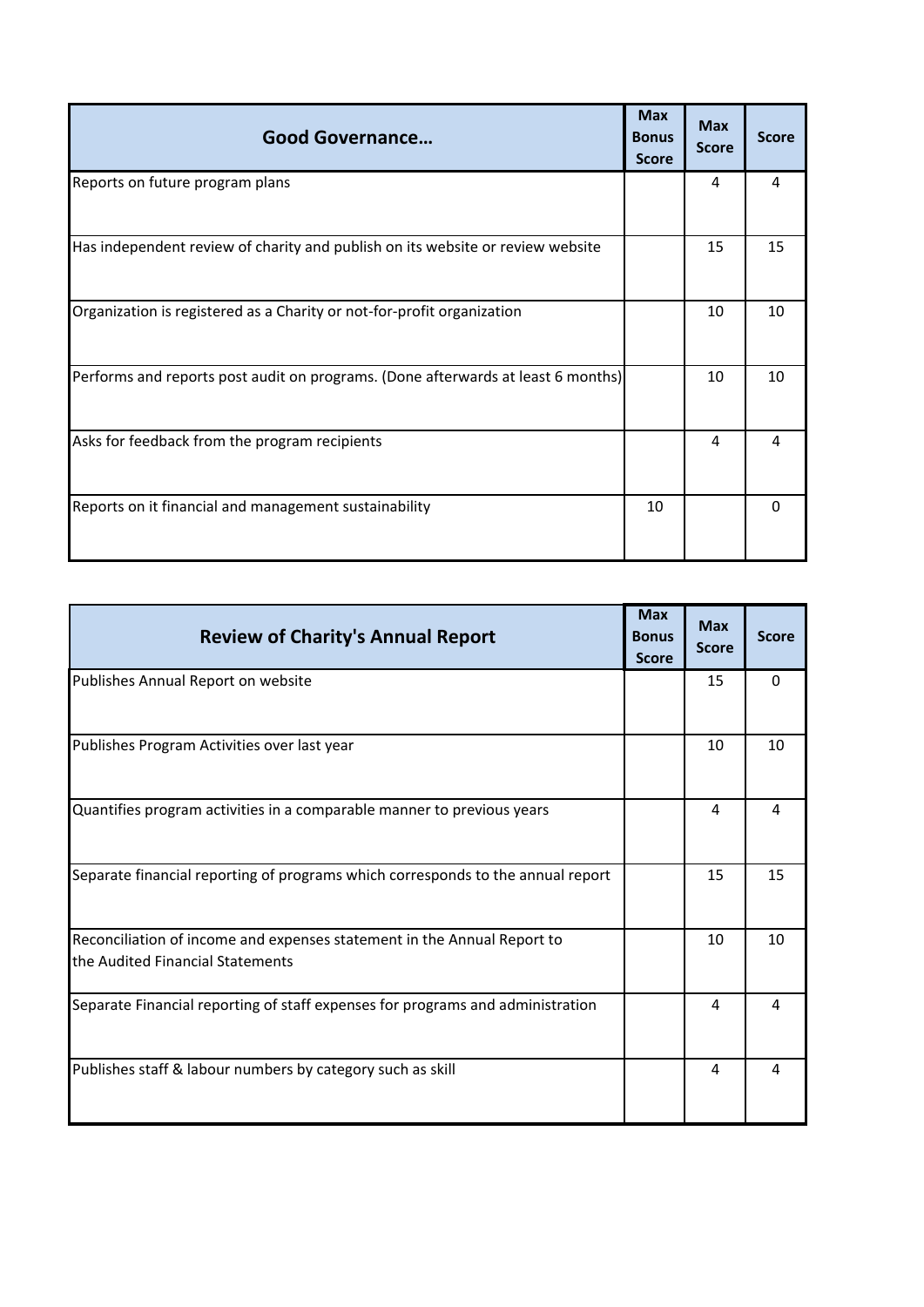| <b>Review of Charity's Website</b>                                            | <b>Max</b><br><b>Bonus</b> | <b>Max</b>   | <b>Score</b>   |
|-------------------------------------------------------------------------------|----------------------------|--------------|----------------|
|                                                                               | <b>Score</b>               | <b>Score</b> |                |
| Has Charity website                                                           |                            | 15           | 15             |
| Publishes names of board members on website                                   |                            | 4            | 4              |
| Publishes names senior staff on website                                       |                            | 4            | 4              |
| Publishes Annual Report with achievement on quantitative basis on website     |                            | 15           | $\Omega$       |
| Has background, vision, mission and clear policy on website                   |                            | 4            | $\overline{4}$ |
| Charity Activities meet with its promoted activities and mission              |                            | 4            | $\overline{4}$ |
| Quantitative information and charity's achievements can be compared over time |                            | 4            | $\overline{4}$ |
| <b>Total Score</b>                                                            |                            | 197          | 183            |
| Normalised Score (% x 100)                                                    |                            |              | 93             |
|                                                                               |                            |              |                |
| <b>Good Governance Rating</b>                                                 |                            | <b>Stars</b> |                |
| $> 80 = 5$ stars                                                              |                            |              |                |
| $60 - 79 = 4$ stars                                                           |                            |              |                |
| $40-59 = 3$ stars                                                             |                            |              |                |
| $20 - 39 = 2$ stars                                                           |                            |              |                |
| $10 - 19 = 1$ star                                                            |                            |              |                |